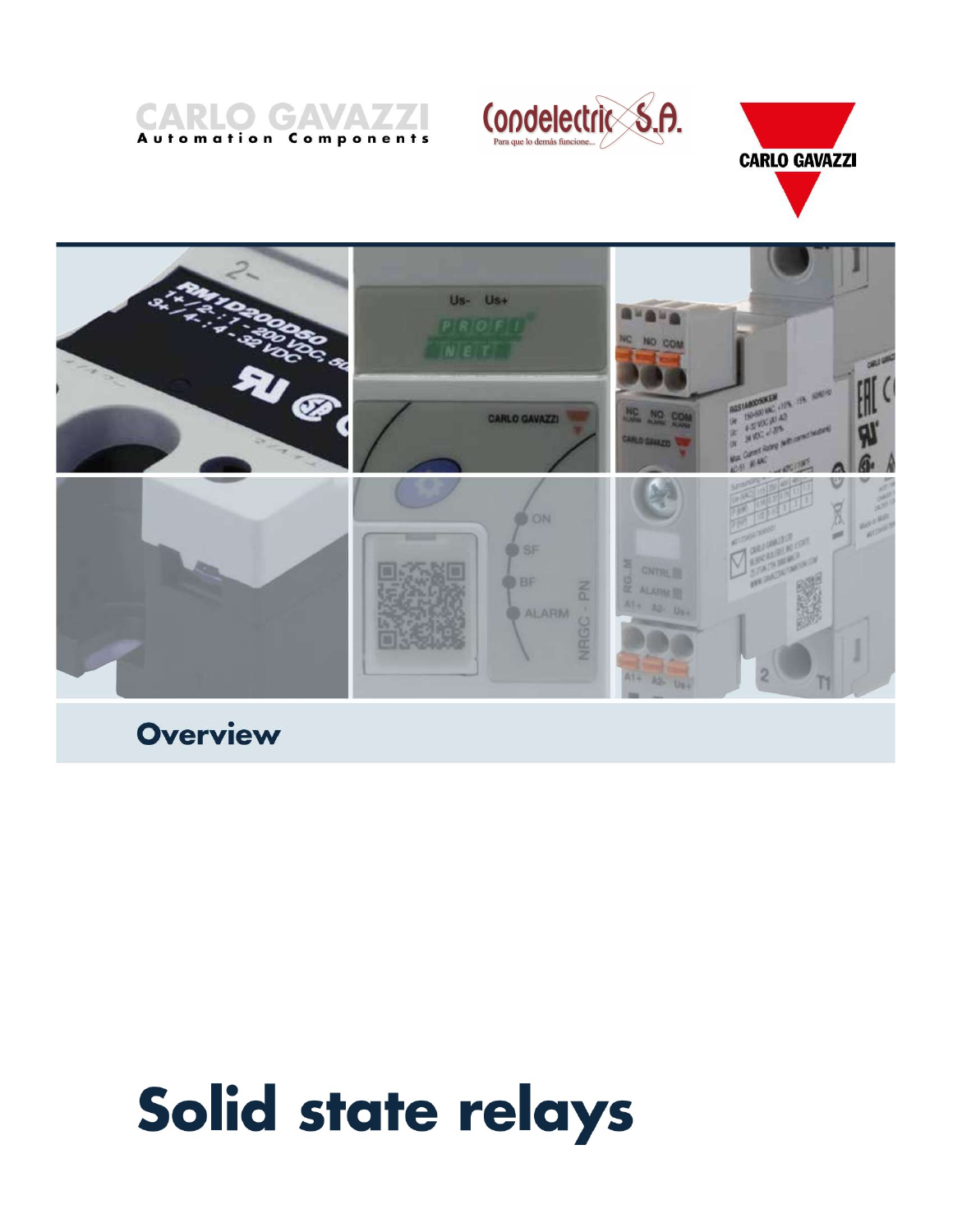|                             |                                                                                                                     |                                       | $\bigcap$           |         |              |                       |                 |             |
|-----------------------------|---------------------------------------------------------------------------------------------------------------------|---------------------------------------|---------------------|---------|--------------|-----------------------|-----------------|-------------|
|                             | Solid state relays<br><b>Function table</b>                                                                         |                                       |                     |         |              |                       |                 |             |
|                             |                                                                                                                     |                                       | Panel mount         |         |              | <b>DIN-Rail mount</b> |                 | <b>PCB</b>  |
|                             |                                                                                                                     | 1-phase                               | 2-pole              | 3-phase | 1-phase      | 3-phase,<br>2-pole    | 3-phase         | 1-phase     |
| Heater<br>switching         | ∿<br>₿                                                                                                              | RF1<br>RA / RA60<br>RS1<br>RM1 / RAM1 | RA2A<br>RKD2<br>RK2 | RZ3A    | RGC1<br>RGH1 | RGC <sub>2</sub> A    | RGC3A<br>RGCM3A | RP1<br>RP10 |
| Motor<br>switching          | $\sim$<br>才<br>(M)                                                                                                  | RGS1<br>RM1                           | RA <sub>2</sub> A   | RZ3A    | RGC1<br>RGH1 | RGC <sub>2</sub> A    | RGC3A<br>RGCM3A | RP1<br>RP10 |
| DC<br>switching             | 印<br>(HF)<br>$\frac{1}{2}$<br>$\overline{H}$<br>$\begin{array}{c} \hline \downarrow \\ \hline \uparrow \end{array}$ | RM1D<br>RGS1D                         |                     |         | RGC1D        |                       |                 | RP1D        |
| Peak<br>switching           | 兆                                                                                                                   | <b>RM1C</b>                           |                     |         |              |                       |                 |             |
| Proportional<br>controllers | $\sim$<br>$\sqrt{\frac{4}{0}}$ -10 V<br>$\boldsymbol{\lambda}$<br>Ħ                                                 | RM1E<br>RGS1P                         |                     |         | RGC1P        | RGC <sub>2</sub> P    | RGC3P           |             |
| Soft<br>starting            |                                                                                                                     | RGS1P.K                               |                     |         | RGC1P.K      |                       | RGC3P           |             |
| System<br>monitoring        | Alarm <                                                                                                             | RAS<br>RGS1M                          |                     |         | RGC1M        | RGC2.M                | RGC3.M          |             |
| Current<br>monitoring       | Alarm $\leftarrow$<br>$\lt$<br>開開開                                                                                  | RGS1S                                 |                     |         | RGC1S        |                       |                 |             |
| Communication<br>interface  | $\bigl( \bigl( \! \bigl( \! \! \! \! \! \bigr) \! \! \! \! \bigr)$<br>₿                                             |                                       |                     |         | <b>NRG</b>   |                       |                 |             |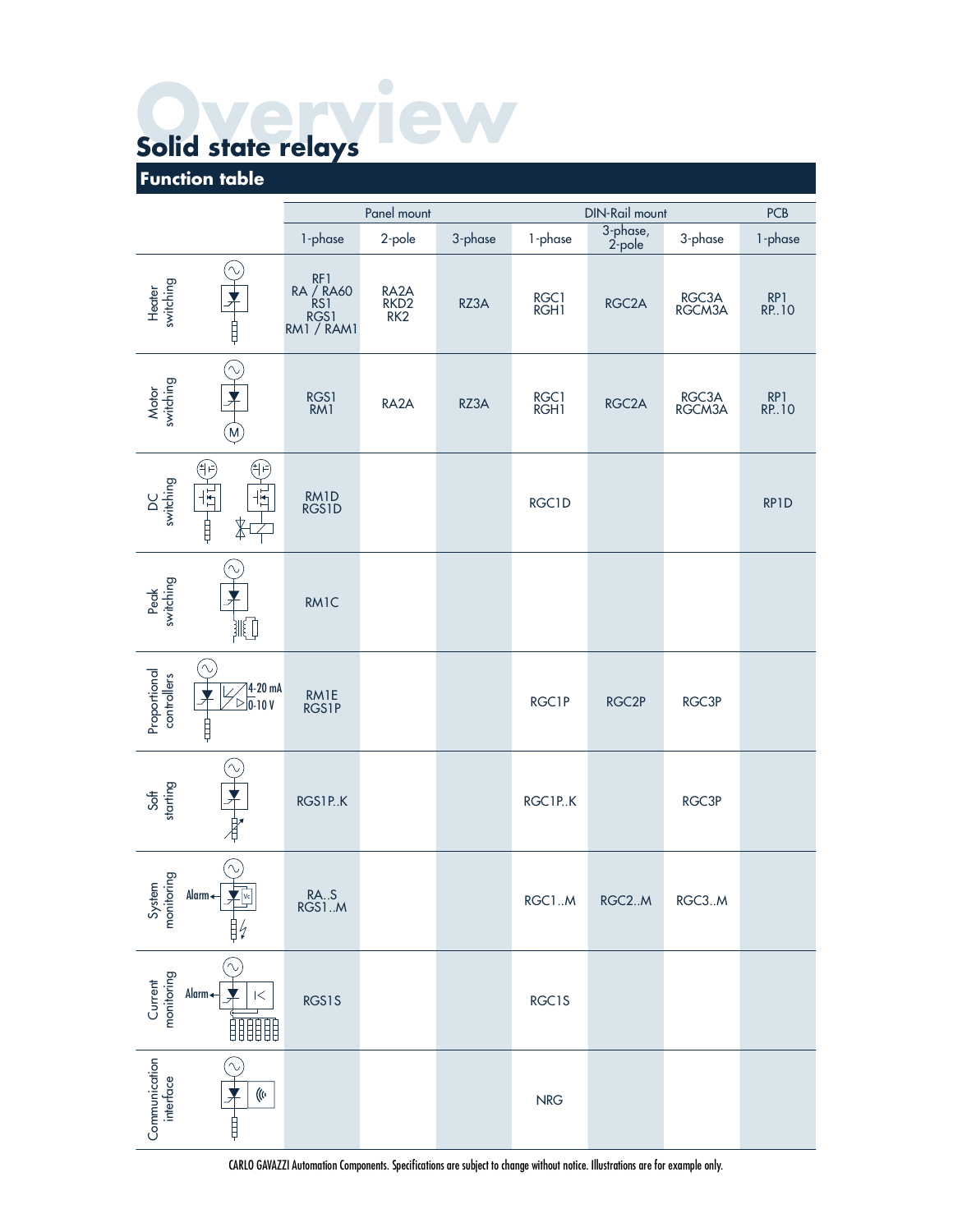

## Specification table

|                                                                            |                                |                                              |                      |                                           |                         |                                                                                    |                      |                      |                                           |                                                 |                                              |                         |                      | <b>CARLO GAVAZZI</b> |                      |                      |
|----------------------------------------------------------------------------|--------------------------------|----------------------------------------------|----------------------|-------------------------------------------|-------------------------|------------------------------------------------------------------------------------|----------------------|----------------------|-------------------------------------------|-------------------------------------------------|----------------------------------------------|-------------------------|----------------------|----------------------|----------------------|----------------------|
|                                                                            |                                |                                              |                      |                                           |                         |                                                                                    |                      |                      |                                           |                                                 |                                              |                         |                      |                      |                      |                      |
|                                                                            |                                |                                              |                      |                                           |                         |                                                                                    |                      |                      |                                           |                                                 |                                              |                         |                      |                      |                      |                      |
|                                                                            |                                |                                              |                      |                                           |                         |                                                                                    |                      |                      |                                           |                                                 |                                              |                         |                      |                      |                      |                      |
| <b>Specification table</b>                                                 |                                |                                              |                      |                                           |                         |                                                                                    |                      |                      |                                           |                                                 |                                              |                         |                      |                      |                      |                      |
| <b>Ratings (Amps)</b>                                                      |                                |                                              |                      |                                           |                         |                                                                                    |                      |                      |                                           |                                                 | 10 15 20 25 30 40 50 55 65 75 90 100 110 125 |                         |                      |                      |                      |                      |
|                                                                            |                                |                                              |                      |                                           |                         |                                                                                    |                      |                      |                                           |                                                 |                                              |                         |                      |                      |                      |                      |
| RA                                                                         | Flat top, 480 VAC              |                                              |                      |                                           |                         | $\blacktriangledown$                                                               |                      |                      | $\blacktriangledown$                      |                                                 |                                              |                         | $\blacktriangledown$ |                      |                      |                      |
| <b>RA60</b>                                                                | Flat top, 1600 VP, 600 VAC     |                                              |                      |                                           |                         |                                                                                    |                      |                      | $\blacktriangledown$                      |                                                 |                                              |                         | $\blacktriangledown$ |                      | $\blacktriangledown$ |                      |
| RA.S                                                                       | System monitoring, 480 VAC     |                                              |                      |                                           |                         | $\blacktriangledown$                                                               |                      |                      | $\blacktriangledown$                      |                                                 |                                              |                         |                      |                      | $\blacktriangledown$ |                      |
| RA <sub>2</sub> A                                                          | FASTONs, 600 VAC               |                                              |                      |                                           |                         | $\blacktriangledown$                                                               |                      | $\blacktriangledown$ |                                           |                                                 |                                              |                         |                      |                      |                      |                      |
| RAM1                                                                       | <b>VDE, 690 VAC</b>            |                                              |                      |                                           |                         | $\blacktriangledown$                                                               |                      |                      | $\blacktriangledown$                      |                                                 |                                              | $\blacktriangledown$    |                      | $\blacktriangledown$ |                      | $\blacktriangledown$ |
| RAM1.G                                                                     | VDE, IEC 60335-1, 600 VAC      |                                              |                      |                                           |                         | $\blacktriangledown$                                                               |                      |                      | $\blacktriangledown$                      |                                                 |                                              |                         |                      | $\blacktriangledown$ |                      | $\blacktriangledown$ |
| RF1                                                                        | FASTONs, 280 VAC               |                                              |                      |                                           |                         | $\blacktriangledown$                                                               |                      |                      |                                           |                                                 |                                              |                         |                      |                      |                      |                      |
| RGS1E                                                                      | E layout, 690 VAC              |                                              |                      |                                           |                         | $\blacktriangledown$                                                               |                      |                      | $\blacktriangledown$                      |                                                 |                                              | $\nabla$ $\nabla$       |                      |                      |                      |                      |
| RGS1U                                                                      | U layout, 600VAC               |                                              |                      |                                           |                         |                                                                                    | $\blacktriangledown$ |                      |                                           |                                                 |                                              |                         |                      |                      |                      |                      |
| RGS1M                                                                      | System monitoring, 600 VAC     |                                              |                      |                                           |                         | $\blacktriangledown$                                                               |                      |                      | $\blacktriangledown$                      |                                                 |                                              |                         | $\blacktriangledown$ |                      |                      |                      |
|                                                                            | 1000 VDC                       |                                              |                      | $\blacktriangledown$                      |                         | $\blacktriangledown$                                                               |                      |                      |                                           |                                                 |                                              |                         |                      |                      |                      |                      |
| $\frac{1}{8}$ $\frac{1}{\frac{1}{10} \cdot \frac{1}{100}} = \frac{1}{100}$ | Analog input, 600 VAC          |                                              |                      |                                           |                         |                                                                                    |                      |                      | $\blacktriangledown$                      |                                                 |                                              |                         | $\blacktriangledown$ |                      |                      |                      |
|                                                                            | Soft start, 600 VAC            |                                              |                      |                                           |                         |                                                                                    |                      |                      | $\blacktriangledown$                      |                                                 |                                              |                         | $\blacktriangledown$ |                      |                      |                      |
| $rac{p}{q}$ RGS1PK<br>$rac{RGS1S.E}{RGS1S.E}$                              | E layout, Current monitoring   |                                              |                      |                                           |                         |                                                                                    | $\blacktriangledown$ |                      |                                           |                                                 |                                              |                         | $\blacktriangledown$ |                      |                      |                      |
| RGS1S.U                                                                    | U layout, Current monitoring   |                                              |                      |                                           |                         |                                                                                    |                      |                      |                                           |                                                 | $\blacktriangledown$                         |                         |                      |                      |                      |                      |
| RK <sub>2</sub>                                                            | Screws, common control         |                                              |                      |                                           |                         |                                                                                    |                      |                      | $\blacktriangledown$                      |                                                 |                                              | $\blacktriangledown$    |                      |                      |                      |                      |
| RKD <sub>2</sub>                                                           | Screws, 600 VAC                |                                              |                      |                                           |                         |                                                                                    |                      |                      | $\blacktriangledown$                      |                                                 |                                              | $\blacktriangledown$    |                      |                      |                      |                      |
| RM1                                                                        | 1400V blocking, 690 VAC        |                                              |                      |                                           |                         | $\blacktriangledown$                                                               |                      |                      | $\blacktriangledown$                      |                                                 |                                              | $\blacktriangledown$    |                      | $\blacktriangledown$ |                      |                      |
| RM1C                                                                       | Peak switching, 600 VAC        |                                              |                      |                                           |                         | $\blacktriangledown$                                                               |                      |                      | $\blacktriangledown$                      |                                                 |                                              | $\blacktriangledown$    |                      | $\blacktriangledown$ |                      |                      |
| RM1D                                                                       | DC switching, 60, 200, 500 VDC |                                              | $\blacktriangledown$ |                                           | $\blacktriangledown$    |                                                                                    |                      |                      | $\blacktriangledown$                      |                                                 |                                              |                         |                      | $\blacktriangledown$ |                      |                      |
| RM1E                                                                       | Phase angle, 600 VAC           |                                              |                      |                                           |                         | $\blacktriangledown$                                                               |                      |                      | $\blacktriangledown$                      |                                                 |                                              |                         |                      | $\blacktriangledown$ |                      | $\blacktriangledown$ |
| RS1                                                                        | No varistor, 480 VAC           |                                              |                      |                                           |                         | $\blacktriangledown$                                                               |                      | $\blacktriangledown$ |                                           |                                                 |                                              |                         |                      |                      |                      |                      |
| <b>RS1E</b>                                                                | Triac output, 480 VAC          |                                              |                      |                                           |                         | $\blacktriangledown$                                                               |                      | $\blacktriangledown$ |                                           |                                                 |                                              |                         |                      |                      |                      |                      |
| RZ3A                                                                       | 3-phase, 3-pole, 690 VAC       |                                              |                      |                                           |                         | $\blacktriangledown$                                                               |                      |                      |                                           | $\blacktriangledown$                            |                                              | $\blacktriangledown$    |                      |                      |                      |                      |
|                                                                            |                                |                                              |                      |                                           |                         |                                                                                    |                      |                      |                                           |                                                 |                                              |                         |                      |                      |                      |                      |
| <b>Ratings (Amps)</b>                                                      |                                | 10 15 20 23 25 30 37 40 43 50 60 63 65 75 85 |                      |                                           |                         |                                                                                    |                      |                      |                                           |                                                 |                                              |                         |                      |                      |                      |                      |
| <b>NRG</b>                                                                 | Modbus, PROFINET, EtherNet/IP  |                                              |                      |                                           |                         |                                                                                    | $\blacktriangledown$ | $\blacktriangledown$ |                                           | $\blacktriangledown$                            |                                              |                         |                      | $\blacktriangledown$ |                      |                      |
| RGC1E                                                                      | E layout, 600 VAC              |                                              |                      | $\blacktriangledown$ $\blacktriangledown$ |                         | $\blacktriangledown$                                                               | $\blacktriangledown$ |                      | $\blacktriangledown$ $\blacktriangledown$ | $\blacktriangledown$                            |                                              | $\blacktriangledown$    |                      | $\blacktriangledown$ |                      |                      |
| RGC1EP                                                                     | Integrated OTP                 |                                              |                      |                                           |                         |                                                                                    | $\blacktriangledown$ |                      |                                           | $\blacktriangledown$                            |                                              |                         |                      | $\blacktriangledown$ |                      | $\blacktriangledown$ |
| RGC1U                                                                      | U layout, 600VAC               |                                              |                      | $\blacktriangledown$                      | $\overline{\mathbf{v}}$ | $\overline{\mathbf{v}}$ $\overline{\mathbf{v}}$                                    |                      |                      | $\blacktriangledown$                      | $\blacktriangledown$                            |                                              | $\blacktriangledown$    |                      | $\blacktriangledown$ |                      |                      |
| RGC1UP                                                                     | Integrated OTP                 |                                              |                      |                                           |                         |                                                                                    |                      |                      | $\blacktriangledown$                      |                                                 |                                              | $\blacktriangledown$    |                      |                      |                      | $\blacktriangledown$ |
| RGC1M                                                                      | System monitoring, 600 VAC     |                                              |                      | $\blacktriangledown$                      |                         | $\overline{\mathbf{v}}$ $\overline{\mathbf{v}}$                                    |                      |                      |                                           | $\blacktriangledown$                            |                                              |                         |                      | $\blacktriangledown$ |                      |                      |
| RGC1D                                                                      | 1000 VDC                       |                                              | $\blacktriangledown$ |                                           |                         |                                                                                    |                      |                      |                                           |                                                 |                                              |                         |                      |                      |                      |                      |
| RGC1P                                                                      | Analog input, 600 VAC          |                                              | $\blacktriangledown$ |                                           |                         |                                                                                    | $\blacktriangledown$ |                      |                                           | $\overline{\mathbf{v}}$ $\overline{\mathbf{v}}$ |                                              |                         | $\blacktriangledown$ |                      |                      |                      |
| RGC1PK                                                                     | Soft start, 600 VAC            |                                              |                      |                                           |                         |                                                                                    | $\blacktriangledown$ |                      |                                           | $\blacktriangledown$                            |                                              |                         | $\blacktriangledown$ |                      |                      |                      |
| RGC1S.E                                                                    | E layout, Current monitoring   |                                              |                      |                                           |                         | $\begin{array}{c c c c c} \hline \textbf{v} & \textbf{v} & \textbf{v} \end{array}$ |                      |                      |                                           | $\blacktriangledown$                            |                                              |                         |                      | $\blacktriangledown$ |                      | $\blacktriangledown$ |
| RGC1SU                                                                     | U layout, Current monitoring   |                                              |                      |                                           |                         |                                                                                    |                      |                      |                                           | $\blacktriangledown$                            |                                              |                         |                      | $\blacktriangledown$ |                      |                      |
| DIN-Rail m<br>RGC <sub>2</sub> A                                           | 3-phase, 2-pole, 600 VAC       | $\blacktriangledown$                         |                      |                                           |                         | $\blacktriangledown$                                                               |                      |                      | $\blacktriangledown$                      |                                                 |                                              |                         |                      |                      | $\blacktriangledown$ |                      |
| RGC2AM                                                                     | System monitoring, 600 VAC     |                                              |                      |                                           |                         | $\blacktriangledown$                                                               |                      |                      | $\blacktriangledown$                      |                                                 |                                              |                         |                      |                      | $\blacktriangledown$ |                      |
| RGC <sub>2P</sub>                                                          | Analog input, 600 VAC          |                                              | $\blacktriangledown$ |                                           |                         | $\blacktriangledown$                                                               |                      |                      | $\blacktriangledown$                      |                                                 |                                              |                         |                      |                      | $\blacktriangledown$ |                      |
| RGC3A                                                                      | 3-phase, 3-pole, 600VAC        | $\blacktriangledown$                         |                      | $\blacktriangledown$                      |                         | $\overline{\mathbf{v}}$ $\overline{\mathbf{v}}$                                    |                      |                      | $\blacktriangledown$                      |                                                 |                                              |                         |                      | $\blacktriangledown$ |                      |                      |
|                                                                            |                                |                                              |                      | $\blacktriangledown$                      |                         | $\overline{\mathbf{v}}$ $\overline{\mathbf{v}}$                                    |                      |                      |                                           |                                                 |                                              |                         |                      | $\blacktriangledown$ |                      |                      |
| RGC3AM                                                                     | System monitoring, 600 VAC     |                                              |                      | $\blacktriangledown$                      |                         |                                                                                    |                      |                      |                                           |                                                 |                                              |                         |                      |                      |                      |                      |
| RGC3P                                                                      | Analog input, 600 VAC          |                                              |                      |                                           |                         |                                                                                    | $\blacktriangledown$ |                      |                                           |                                                 |                                              |                         |                      | $\blacktriangledown$ |                      |                      |
| RGCM3A                                                                     | 3-phase, 3-pole 45 mm wide     |                                              | $\blacktriangledown$ |                                           |                         |                                                                                    |                      |                      |                                           |                                                 |                                              |                         |                      |                      |                      |                      |
| RGH1.E                                                                     | E layout, 1600 VP, 690 VAC     |                                              |                      |                                           | $\blacktriangledown$    |                                                                                    | $\blacktriangledown$ |                      | $\blacktriangledown$                      |                                                 |                                              | $\blacktriangledown$    |                      |                      |                      |                      |
| RGH1.U                                                                     | U layout, 1600 VP, 690 VAC     |                                              |                      |                                           |                         |                                                                                    |                      |                      | $\blacktriangledown$                      |                                                 |                                              | $\blacktriangledown$    |                      |                      |                      |                      |
| <b>Ratings (Amps)</b>                                                      |                                |                                              |                      |                                           |                         |                                                                                    |                      |                      |                                           | $\mathbf{I}$                                    | $\mathbf{3}$                                 | $\overline{\mathbf{4}}$ | $\sqrt{5}$           | $\boldsymbol{6}$     | 8                    | 10                   |
| $Q$ RP1, RP.10                                                             | Triac, 480 VAC                 |                                              |                      |                                           |                         |                                                                                    |                      |                      |                                           |                                                 | $\blacktriangledown$                         |                         | $\blacktriangledown$ | $\blacktriangledown$ |                      | $\blacktriangledown$ |
|                                                                            | 60 VDC, 350 VDC                |                                              |                      |                                           |                         |                                                                                    |                      |                      |                                           | $\blacktriangledown$                            |                                              | $\blacktriangledown$    |                      |                      | $\blacktriangledown$ |                      |
| RP1D                                                                       |                                |                                              |                      |                                           |                         |                                                                                    |                      |                      |                                           |                                                 |                                              |                         |                      |                      |                      |                      |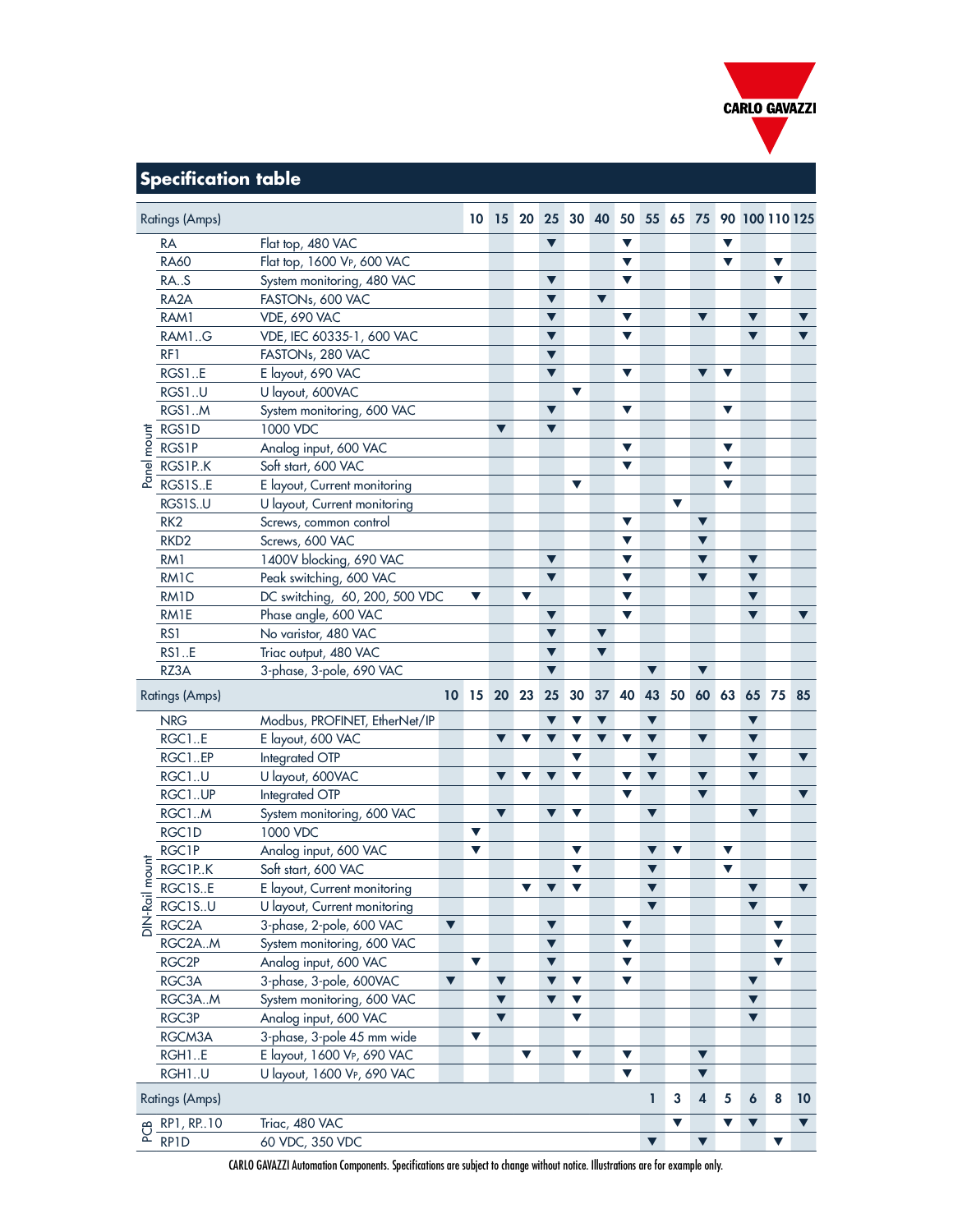1-phase switching

|                             |                                                      |                                                  | 1-phase switching                                   |                                            |                                                     |
|-----------------------------|------------------------------------------------------|--------------------------------------------------|-----------------------------------------------------|--------------------------------------------|-----------------------------------------------------|
|                             |                                                      |                                                  |                                                     |                                            |                                                     |
| Family                      | <b>RP1</b>                                           | <b>RP.10</b>                                     | RF1                                                 | RA                                         | <b>RA60</b>                                         |
| Maximum output ratings      | up to 530 VAC, 5.5 AAC                               | up to 530 VAC, 10 AAC                            | up to 280 VAC, 25 AAC                               | up to 530 VAC, 90 AAC                      | up to 660 VAC, 110 AAC                              |
| Control voltage             | 4-32 VDC                                             | 4-32 VDC                                         | $5/12/24$ VDC                                       | 3-32 VDC<br>10-90 VAC/DC,<br>90-280 VAC/DC | 4.5-32 VDC                                          |
| Width x Height x Depth (mm) | $10.5 \times 25 \times 43$                           | 22 x 37 x 43                                     | 21 x 36 x 24                                        | 45 x 58 x 29                               | 45 x 58 x 29                                        |
| Certifications              | CE - cURus - VDE - EAC                               | CE - cURus - EAC                                 | CE - cURus - CSA - VDE - EAC                        | CE - cURus - CSA - EAC                     | CE - cURus - CSA - EAC                              |
| Features                    | $\bullet$ PCB mount<br>$\bullet$ RP.M, DIN accessory | $\bullet$ PCB mount<br>• 25A with forced cooling | • Conforms to EN 60335-1<br>• UL 100,000 cycle test | • Flat mounting surface                    | $\bullet$ 1600 Ve blocking<br>• Varistor protection |
| Typical part number         | <b>RP1 A 23 D 5</b>                                  | <b>RP1 A 23 D 10</b>                             | <b>RF1 A 23 D 25</b>                                | RA 24 25 -D 06                             | RA 60 50 -D 16                                      |

Family<br>Family **RS1..E RS1 RM1 RAM1 RAM1..G**<br>Maximum output ratings up to 530 VAC, 40 AAC up to 530 VAC, 40 AAC up to 660 VAC, 100 AAC up to 750 VAC, 125 AAC<br>Control voltage 3-32 VDC 43.2 VDC 4-32 VDC 40 AAC up to 460 VAC, 1 - phase switching<br>
Maximum output ratings up to 530 VAC, 40 AAC up to 530 VAC, 40 AAC up to 660 VAC, 100 AAC up to 750 VAC, 125 AAC up to 660 VAC, 125 AAC<br>
Maximum output ratings up to 530 VAC, 40 AAC up to 530 VAC, 40 Control voltage 3-32 VDC 80-250 VAC 4-32 VDC 18-36 VAC/DC 4-32 VDC 20-280 VAC / 22-48 VDC 4-32 VDC 20-280 VAC / 22-48 VDC 4-32 VDC 20-280 VAC / 22-48 VDC **1 - phase switching**<br>
Family<br>
Maximum output ratings up to 530 VAC, 40 AAC up to 530 VAC, 40 AAC up to 660 VAC, 100 AAC up to 750 VAC, 125 AAC up to 660 VAC, 125 AAC<br>
Control voltage 332 yDC 43 x 58 x 29 45 x 58 x 29 45 Formity<br>
Formity **RS1..E** RS1<br>
Maximum output ratings up to 530 VAC, 40 AAC up to 630 VAC, 40 AAC up to 660 VAC, 100 AAC up to 75<br>
Control voltage 3-32 VDC 4-32 VDC 4-32 VDC 4-32 VDC<br>
Width x Height x Depth (mm) 45 x 58 x Features • Triac output • Varistor protection • 1200 VP blocking • 1400 VP blocking • Varistor protection • 1200 VP blocking • Optional protection • Conforms to EN 60335-1 • Conforms to EN 60335-1<br>• Varistor protection<br>**RAM1 A 60 D 25 G** Family<br>
Family RS1..E<br>
Moximum output ratings<br>
Whorkinum output ratings<br>
Control voltage<br>  $\frac{3320 \text{ V/C}}{3250 \text{ V/C}}$ <br>
Control voltage<br>
With x Height x Bepth (mm)<br>  $\frac{432 \text{ V/C}}{600 \text{ V/C}}$ <br>
A 2010 Ve blocking<br>
Control and

|                             | 1 <i>L</i> J D H H J L                                                  | 531 A 40 D ZJ                                   | MMI A ZJ V ZJ                                        | <b>INAMIA OU U LJ</b>                                | MAINI A OV V 4J V                                   |
|-----------------------------|-------------------------------------------------------------------------|-------------------------------------------------|------------------------------------------------------|------------------------------------------------------|-----------------------------------------------------|
|                             |                                                                         |                                                 |                                                      |                                                      |                                                     |
|                             |                                                                         |                                                 | 1-phase switching                                    |                                                      |                                                     |
|                             |                                                                         |                                                 |                                                      |                                                      |                                                     |
| Family                      | <b>RGS1E</b>                                                            | <b>RGS1U</b>                                    | <b>RGC1E</b>                                         | <b>RGC1U</b>                                         | <b>RGH1</b>                                         |
| Maximum output ratings      | up to 750 VAC, 90 AAC                                                   | up to 660 VAC, 30 AAC                           | up to 660 VAC, 85 AAC                                | up to 660 VAC, 85 AAC                                | up to 750 VAC, 60 AAC                               |
| Control voltage             | 4-32 VDC<br>20-275 VAC / 24-190 VDC                                     | 4-32 VDC<br>20-275 VAC / 24-190 VDC             | 4-32 VDC<br>20-275 VAC / 24-190 VDC                  | 4-32 VDC<br>20-275 VAC / 24-190 VDC                  | 4-32 VDC<br>20-275 VAC / 24-190 VDC                 |
| Width x Height x Depth (mm) | $17.8 \times 90 \times 51$                                              | $17.8 \times 90 \times 51$                      | 17.8 up to 70 width                                  | 17.8 up to 70 width                                  | 17.8 up to 70 width                                 |
| Certifications              | CE - cURus - CSA - EAC - VDE                                            | CE - cURus - CSA - EAC - VDE                    | CE - cULus - EAC - VDE - GL*                         | CE - cULus - EAC - VDE - GL*                         | CE - cULus - EAC - VDE                              |
| Features                    | • Varistor protection<br>• 18,000 A <sup>2</sup> s for I <sup>2</sup> t | • Varistor protection<br>• Slim U-type platform | • Varistor protection<br>$\bullet$ 100 kA UL508 SCCR | • Varistor protection<br>$\bullet$ 100 kA UL508 SCCR | • Varistor protection<br>$\bullet$ 1600 VP blocking |
|                             | <b>RGS1 A 60 D 50 K K E</b>                                             | <b>RGS1 A 60 D 30 K G U</b>                     | <b>RGC1 A 60 D 25 K K E</b>                          | <b>RGC1 A 60 D 25 K G U</b>                          | <b>RGH1 A 60 D 41 K G E</b>                         |

Red digits are changeable. Refer to dataseeet / SCCR = Short Circuit Current Rating / \*GL approval up to 30 A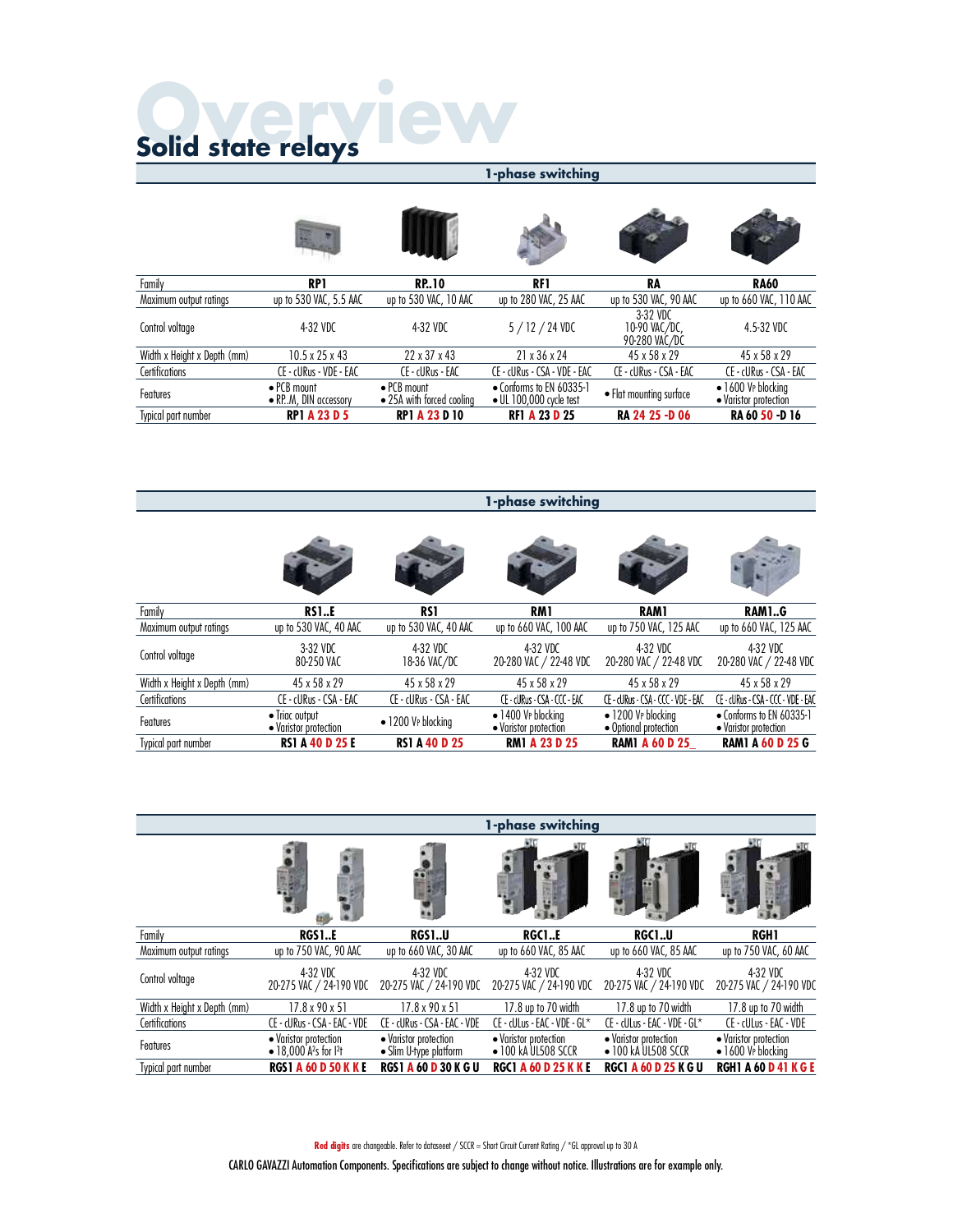|                             |                                                               |                                                     | 2-pole switching                                 |                                              |
|-----------------------------|---------------------------------------------------------------|-----------------------------------------------------|--------------------------------------------------|----------------------------------------------|
|                             |                                                               |                                                     |                                                  |                                              |
| Family                      | RA <sub>2</sub> A                                             | <b>RA2AC</b>                                        | RKD <sub>2</sub>                                 | RK <sub>2</sub>                              |
| Maximum output ratings      | up to 660 VAC, 40 AAC                                         | up to 660 VAC, 40 AAC                               | up to 660 VAC, 75 AAC                            | up to 660 VAC, 75 AAC                        |
| Control voltage             | 4.5-32 VDC                                                    | 4.5-32 VDC                                          | 4-32 VDC                                         | 4-32 VDC                                     |
| Width x Height x Depth (mm) | 45 x 58 x 32                                                  | 45 x 58 x 35                                        | 45 x 58 x 33 / 44                                | 45 x 58 x 33 / 44                            |
| Certifications              | CE - cURus - CSA - EAC                                        | CE - cURus - EAC                                    | CE - cURus - CSA - VDE - EAC                     | CE - cURus - CSA - VDE - EAC                 |
| Features                    | • Fastons for quick setup<br>• 'M' option for inductive loads | • Varistor protection<br>• 4-pin header for control | • Transil protection<br>• Conforms to EN 60335-1 | • Common control<br>• Conforms to EN 60335-1 |
| Typical part number         | <b>RA2A 23 D 25 M</b>                                         | <b>RA2A 23 D 25 C</b>                               | <b>RKD2 A 60 D 50 P</b>                          | <b>RK2 A 60 D 50 P</b>                       |

|                             |                                              |                                                 | <b>3-phase switching</b>                       |                                              |
|-----------------------------|----------------------------------------------|-------------------------------------------------|------------------------------------------------|----------------------------------------------|
|                             |                                              |                                                 |                                                |                                              |
| Family                      | <b>RGC2A</b>                                 | RZ3A                                            | <b>RGCM3A</b>                                  | <b>RGC3A</b>                                 |
| Maximum output ratings      | up to 660 VAC, 75 AAC                        | up to 750 VAC, 75 AAC                           | up to 660 VAC, 15.5 AAC                        | up to 660 VAC, 65 AAC                        |
| Control voltage             | 5-32 VDC<br>20-275 VAC / 24-190 VDC          | 4-32 VDC<br>24-275 VAC / 24-50 VDC              | 5-32 VDC<br>20-275 VAC / 24-190 VDC            | 5-32 VDC<br>20-275 VAC / 24-190 VDC          |
| Width x Height x Depth (mm) | 54 up to 72 width                            | $103 \times 74 \times 41$                       | 45 x 105 x 105                                 | 54 up to 72 width                            |
| Certifications              | CE - cULus - VDE* - CCC - EAC                | CE - cURus - CSA - EAC                          | CE - cULus - EAC                               | CE - cULus - VDE* - CCC - EAC                |
| Features                    | • 100 kA UL508 SCCR<br>• Varistor protection | • 1600 VP blocking<br>· Optional integrated OTP | • 45 mm product width<br>• Varistor protection | • 100 kA UL508 SCCR<br>• Varistor protection |
| Typical part number         | <b>RGC2 A 60 D 40 KGE</b>                    | <b>RZ3 A 60 D 55</b>                            | <b>RGCM3 A 60 D 15 GKE</b>                     | <b>RGC3 A 60 D 30 KGE</b>                    |

| Typical part homes          | NUCZ A OV D 40 NUC      | KY Y Y ON N ? Y                                                |                                                               | NUCINO A OU D I J UNE                                                   | NULJ A OV D JV NUE                                                      |
|-----------------------------|-------------------------|----------------------------------------------------------------|---------------------------------------------------------------|-------------------------------------------------------------------------|-------------------------------------------------------------------------|
|                             |                         |                                                                |                                                               |                                                                         |                                                                         |
|                             |                         |                                                                | <b>Proportional controllers</b>                               |                                                                         |                                                                         |
|                             |                         |                                                                |                                                               |                                                                         |                                                                         |
| Family                      | <b>RM1E</b>             | <b>RGS1P</b>                                                   | <b>RGC1P</b>                                                  | <b>RGC2P</b>                                                            | <b>RGC3P</b>                                                            |
| Maximum output ratings      | up to 660 VAC, 125 AAC  | up to 660 VAC, 90 AAC                                          | up to 660 VAC, 63 AAC                                         | up to 660 VAC, 75 AAC                                                   | up to 660 VAC, 65 AAC                                                   |
| Control input               | $4-20$ mA<br>$0-10$ VDC | $4-20$ mA<br>$0.10 / 0.5 / 1.5$ VDC,<br>external potentiometer | $4-20$ mA<br>$0-10/0.5/1.5$ VDC,<br>external potentiometer    | 0-20 / 4-20 / 12-20 mA<br>$0-10/0-5/1-5$ VDC,<br>external potentiometer | 0-20 / 4-20 / 12-20 mA<br>$0-10/0.5/1.5$ VDC,<br>external potentiometer |
| Width x Height x Depth (mm) | 45 x 58 x 29            | 35.8 x 90 x 51                                                 | 35.8 up to 72 width                                           | 54 up to 72 width                                                       | 54 up to 72 width                                                       |
| Certifications              | CE - cURus - CSA - EAC  | CE - cURus - CSA - EAC                                         | CE - cULus - EAC                                              | CE - cULus - EAC - CCC                                                  | CE - cULus - EAC - CCC                                                  |
| Features                    | $\bullet$ Phase angle   | • Phase angle, Full cycle,<br>Advanced full cycle, Soft start  | • Phase angle, Full cycle,<br>Advanced full cycle, Soft start | $\bullet$ Full cycle                                                    | · Phase angle, Full cycle,<br>Soft start                                |
| Typical part number         | <b>RM1E 40 AA 50</b>    | <b>RGS1P 60 V 50 F D</b>                                       | <b>RGC1P 60 V 30 F D</b>                                      | <b>RGC2P 60 V 40 C1 D M</b>                                             | <b>RGC3P 60 V 30 C1 D M</b>                                             |

Red digits are changeable. Refer to dataseeet / SCCR = Short Circuit Current Rating / OTP = Over Temperature Protection / \* VDE only for RGC..10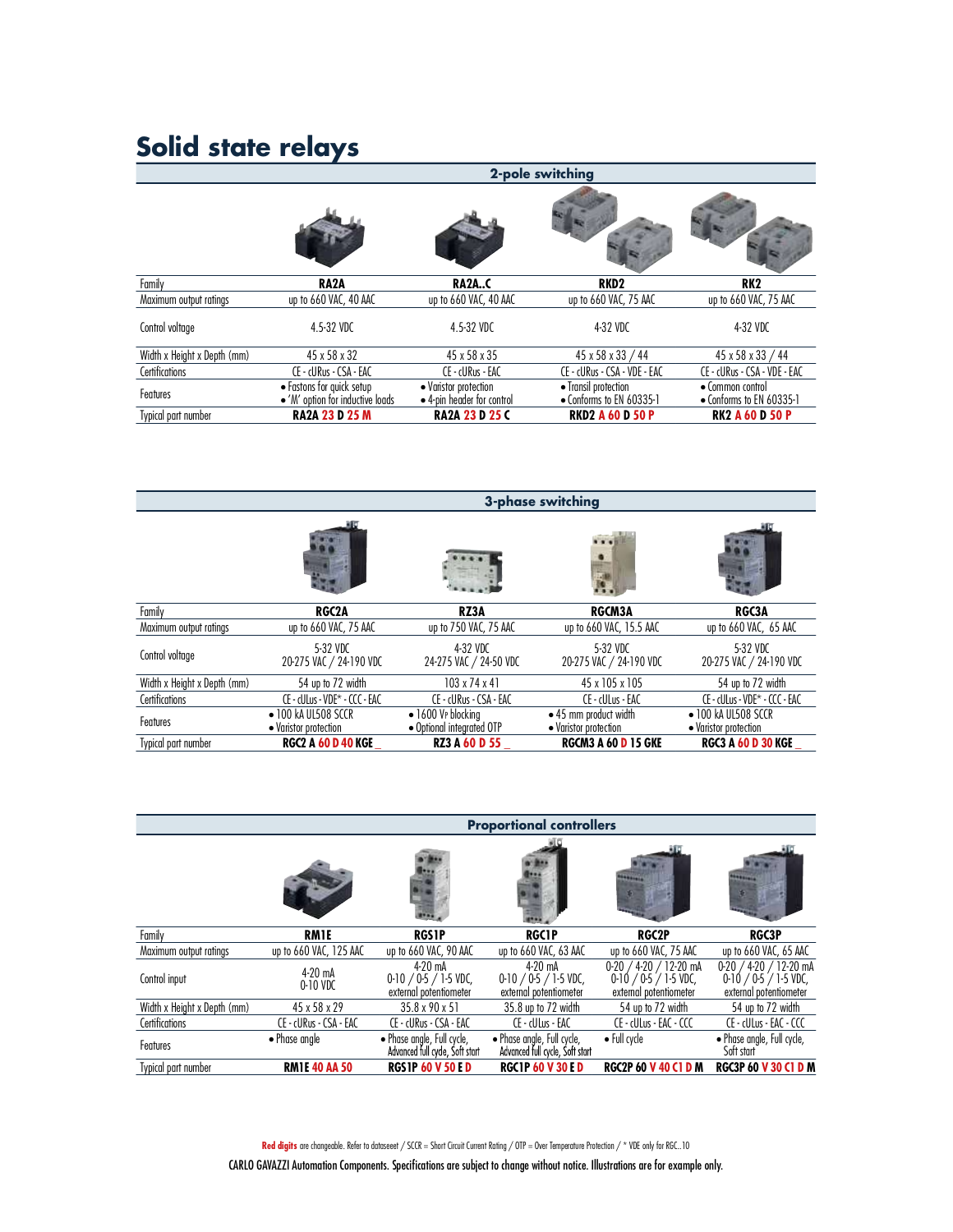|                             |                                                |                                                      | <b>Integrated system monitoring</b>                  |                                                   |                                                   |
|-----------------------------|------------------------------------------------|------------------------------------------------------|------------------------------------------------------|---------------------------------------------------|---------------------------------------------------|
|                             |                                                |                                                      |                                                      |                                                   |                                                   |
| Family                      | <b>RAS</b>                                     | <b>RGS1M</b>                                         | RGC1.M                                               | RGC2AM                                            | RGC3AM                                            |
| Maximum output ratings      | up to 530 VAC, 110 AAC                         | up to 660 VAC, 90 AAC                                | up to 660 VAC, 65 AAC                                | up to 660 VAC, 75 AAC                             | up to 660 VAC, 65 AAC                             |
| <b>Failure detection</b>    | Mains, load or SSR failure                     | Mains, load or SSR failure                           | Mains, load or SSR failure                           | Mains, Load, SSR failure<br>or OTP                | Mains, Load, SSR failure<br>or OTP                |
| Width x Height x Depth (mm) | 45 x 58 x 29                                   | 17.8 x 90 x 82                                       | 17.8 up to 70 width                                  | 54 up to 72 width                                 | 54 up to 72 width                                 |
| Certifications              | CE - cURus - CSA - EAC                         | CE - cURus - CSA - EAC                               | CE - cULus - EAC                                     | CE - cULus - CCC - EAC                            | CE - cULus - CCC - EAC                            |
| Features                    | • DC external supply<br>• NC or NO alarm $o/p$ | • DC external supply<br>$\bullet$ NC or NO alarm o/p | • DC external supply<br>$\bullet$ NC or NO alarm o/p | • DC/AC external supply<br>• NC or NO alarm $o/p$ | • DC/AC external supply<br>• NC or NO alarm $o/p$ |
| Typical part number         | <b>RA 23 25 H 06 N C S</b>                     | <b>RGS1 A 60 D 50 K EM</b>                           | <b>RGC1 A 60 D 25 K EM</b>                           | <b>RGC2A 60 D 40 GGE DM</b>                       | <b>RGC3A 60 D 30 GGE DM</b>                       |
|                             |                                                | <b>Integrated current monitoring</b>                 |                                                      |                                                   | <b>Integrated OTP</b>                             |
|                             |                                                |                                                      |                                                      |                                                   |                                                   |

| <b>Integrated current monitoring</b><br><b>Integrated OTP</b>                                                                                                       |
|---------------------------------------------------------------------------------------------------------------------------------------------------------------------|
|                                                                                                                                                                     |
|                                                                                                                                                                     |
| 園<br>ш                                                                                                                                                              |
| Family<br><b>RGS1S</b><br><b>RGC1S</b><br><b>RGC1P</b>                                                                                                              |
| up to 660 VAC, 90 AAC<br>up to 660 VAC, 85 AAC<br>up to 660 VAC, 85 AAC<br>Maximum output ratings                                                                   |
| Partial Load Failure (1/6),<br>Partial Load Failure (1/6),<br><b>Failure detection</b><br>Over temperature<br>Load or SSR failure, OTP<br>Load or SSR failure, OTP  |
| Width x Height x Depth (mm)<br>22.5 x 90 x 78<br>22.5 up to 70 width<br>22.5 up to 70 width                                                                         |
| Certifications<br>CE - UR - CSA - EAC<br>CE - cULus - EAC<br>CE - cULus - EAC                                                                                       |
| • Local or remote TEACH<br>• Local or remote TEACH<br>• Varistor protection<br>Features<br>$\bullet$ 100kA ÚL508 SCCR<br>$\bullet$ NC alarm o/p<br>• NC alarm $o/p$ |
| <b>RGS1 S 60 D 30 G KEP</b><br><b>RGC 1 S 60 D 25 G KEP</b><br><b>RGC1 A 60 D 30 G K E P</b><br>Typical part number                                                 |

| TYPICUI PUIT HUIHDEI        | ח איטיש טיט כוכט א                                                                                                                                                                                                             | NUL I JOV V 4J V N E F                                                                                                                                                                                        |                                                                                                                                                                                                               | NUL I A OV <b>d</b> JV V N I F                                                                                                                                                                                |
|-----------------------------|--------------------------------------------------------------------------------------------------------------------------------------------------------------------------------------------------------------------------------|---------------------------------------------------------------------------------------------------------------------------------------------------------------------------------------------------------------|---------------------------------------------------------------------------------------------------------------------------------------------------------------------------------------------------------------|---------------------------------------------------------------------------------------------------------------------------------------------------------------------------------------------------------------|
|                             |                                                                                                                                                                                                                                |                                                                                                                                                                                                               | <b>Communication interface</b>                                                                                                                                                                                |                                                                                                                                                                                                               |
|                             |                                                                                                                                                                                                                                |                                                                                                                                                                                                               |                                                                                                                                                                                                               | コロコ 日本製造業長                                                                                                                                                                                                    |
|                             | <b>MMMMM</b>                                                                                                                                                                                                                   | MAU                                                                                                                                                                                                           | A NA HA SEARAS<br><b>UUUUUUU</b>                                                                                                                                                                              |                                                                                                                                                                                                               |
| Family                      | <b>NRG - Modbus RTU</b>                                                                                                                                                                                                        | <b>NRG - Modbus RTU</b>                                                                                                                                                                                       | <b>NRG - PROFINET</b>                                                                                                                                                                                         | NRG - EtherNet/IP                                                                                                                                                                                             |
| Maximum output ratings      | up to 660 VAC, 65 AAC                                                                                                                                                                                                          | up to 660 VAC, 65 AAC                                                                                                                                                                                         | up to 660 VAC, 65 AAC                                                                                                                                                                                         | up to 660 VAC, 65 AAC                                                                                                                                                                                         |
| Control input               | 4-32 VDC                                                                                                                                                                                                                       | Via communication<br>(or $4-32$ VDC)                                                                                                                                                                          | Via communication<br>(or $4-32$ VDC)                                                                                                                                                                          | Via communication<br>(or $4-32$ VDC)                                                                                                                                                                          |
| Width x Height x Depth (mm) | 17.8 up to 70mm wide                                                                                                                                                                                                           | 17.8 up to 70mm wide                                                                                                                                                                                          | 17.8 up to 70mm wide                                                                                                                                                                                          | 17.8 up to 70mm wide                                                                                                                                                                                          |
| Certifications              | CE - cULus - EAC                                                                                                                                                                                                               | CE - cULus - EAC                                                                                                                                                                                              | CE - cULus - EAC                                                                                                                                                                                              | CE - cULus - EAC                                                                                                                                                                                              |
| Features                    | · Switching mode:<br>ON/OFF through external<br>control voltage<br>· Read-outs: Current, Voltage,<br>Power, Energy consumption,<br><b>Running hours</b>                                                                        | • Switching mode:<br><b>RGC1A: ON/OFF, DFC, AFC, Bust</b><br><b>RGC1P: PA, ON/OFF, DFC,</b><br>AFC, Burst, soft start option<br>• Read-outs: Current, Voltage,<br>Power, Energy consumption,<br>Running hours | • Switching mode:<br><b>RGC1A: ON/OFF, DFC, AFC, Bust</b><br><b>RGC1P: PA, ON/OFF, DFC,</b><br>AFC, Burst, soft start option<br>• Read-outs: Current, Voltage,<br>Power, Energy consumption,<br>Running hours | · Switching mode:<br><b>RGC1A: ON/OFF, DFC, AFC, Bust</b><br><b>RGC1P: PA, ON/OFF, DFC,</b><br>AFC, Burst, soft start option<br>• Read-outs: Current, Voltage,<br>Power, Energy consumption,<br>Running hours |
| Typical part number         | NRGC,<br><b>RGC1 A 60 D 25 K EN</b>                                                                                                                                                                                            | NRGC,<br><b>RGC1 A 60 CM 25 K EN</b>                                                                                                                                                                          | NRGC-PN,<br><b>RGC1 A 60 CM 25 K EN</b>                                                                                                                                                                       | NRGC-EIP,<br><b>RGC1 A 60 CM 25 K EN</b>                                                                                                                                                                      |
|                             | Red digits are changeable. Refer to datasheet / SCCR = Short Circuit Current Rating / OTP = Over Temperature Protection / NC = Normally Closed, NO = Normally Open / PA = Phase angle / DFC = Distributed full cycle / AFC = A |                                                                                                                                                                                                               |                                                                                                                                                                                                               |                                                                                                                                                                                                               |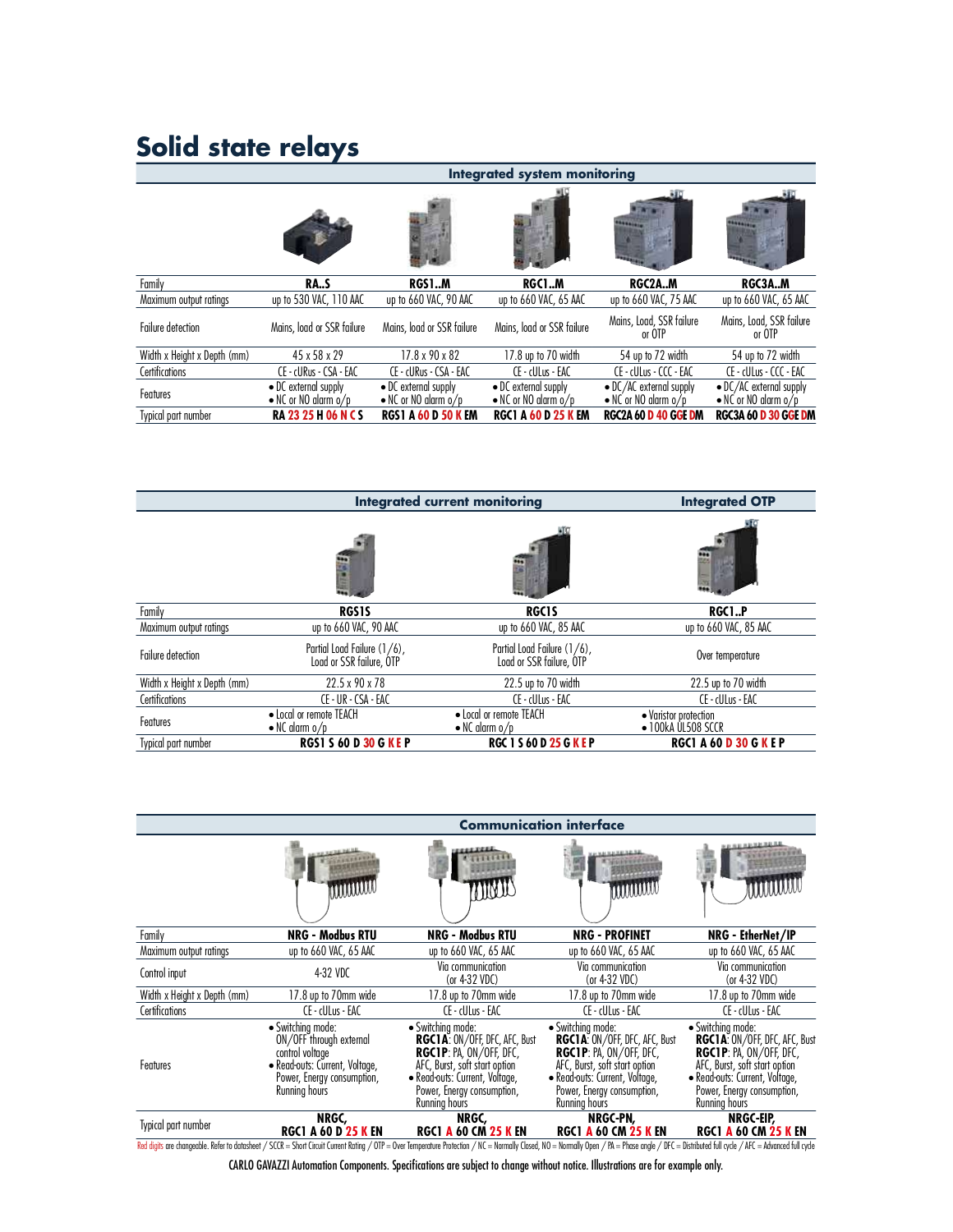

| Solid state relays          |                                                                                     |                                                  |                                                  |
|-----------------------------|-------------------------------------------------------------------------------------|--------------------------------------------------|--------------------------------------------------|
|                             | <b>Peak switching</b>                                                               |                                                  | <b>Soft starting</b>                             |
|                             |                                                                                     |                                                  |                                                  |
| Family                      | <b>RM1C</b>                                                                         | RGS1PK                                           | RGC1P.K                                          |
| Maximum output ratings      | up to 660 VAC, 100 AAC                                                              | up to 660 VAC, 90 AAC                            | up to 660 VAC, 63 AAC                            |
| Control voltage             | 4.25-32 VDC                                                                         | 19.2-28.8 VDC                                    | 19.2-28.8 VDC                                    |
| Width x Height x Depth (mm) | 45 x 58 x 29                                                                        | 35.8 x 90 x 51                                   | 35.8 up to 72 width                              |
| Certifications              | CE - cURus - CSA - EAC                                                              | CE - UR - CSA - EAC                              | CE - cULus - EAC                                 |
| Features                    | $\bullet$ Ideal for loads with power factor $>0.2$ such as<br>transformer switching | • Ramp up time up to 5s<br>• Varistor protection | • Ramp up time up to 5s<br>• Varistor protection |
| Typical part number         | <b>RM1C 40 D 100</b>                                                                | <b>RGS1P 60 K 50 ED</b>                          | <b>RGC1P 60 K 30 ED</b>                          |

| iypicui puti tiutitibel     | <b>MILL TO LIVE</b>                         | עם טכח <mark>טט זו</mark> כטח                               |                                          | <b>NULLE OU N JU ED</b>          |
|-----------------------------|---------------------------------------------|-------------------------------------------------------------|------------------------------------------|----------------------------------|
|                             |                                             | <b>DC</b> switching                                         |                                          |                                  |
|                             |                                             |                                                             |                                          |                                  |
| Family                      | <b>RP1D</b>                                 | <b>RM1D</b>                                                 | <b>RGS1D</b>                             | <b>RGC1D</b>                     |
| Maximum output ratings      | 8A/60 VDC, 1A/350 VDC                       | 100A/60VDC, 50A/200VDC,<br>10A/500VDC                       | up to 1000 VDC, 25 ADC                   | up to 1000 VDC, 15 ADC           |
| Control voltage             | 4.25-32 VDC                                 | $4(4.5) - 32$ VDC                                           | 4.5-32 VDC                               | 4.5-32 VDC                       |
| Width x Height x Depth (mm) | $10.5 \times 25 \times 43$                  | 45 x 58 x 30                                                | $17.8 \times 90 \times 51$               | $17.8 \times 110 \times 141$     |
| Certifications              | CE - UR - cUR - EAC                         | CE - UR - CSA - EAC                                         | CE - UR - CSA - EAC                      | CE - cULus - EAC                 |
| Features                    | $\bullet$ PCB mount<br>• RPM, DIN accessory | • Low power dissipation<br>. Up to 1kHz switching frequency | • Slim platform<br>$\bullet$ IGBT output | • Slim platform<br>· IGBT output |
| Typical part number         | <b>RP1D 060 D 8</b>                         | <b>RM1D 060 D 100</b>                                       | <b>RGS1 D 1000 D 25 KKE</b>              | <b>RGC1 D 1000 D 15 KKE</b>      |

| Typical part number         | <b>RP1D 060 D 8</b>                                    | <b>RM1D 060 D 100</b> | <b>RGS1 D 1000 D 25 KKE</b>                                | <b>RGC1 D 1000 D 15 KKE</b> |
|-----------------------------|--------------------------------------------------------|-----------------------|------------------------------------------------------------|-----------------------------|
|                             |                                                        |                       |                                                            |                             |
|                             |                                                        | <b>Accessories</b>    |                                                            |                             |
|                             |                                                        | <u>Allililius</u>     | <b>Class</b>                                               |                             |
| Family                      | <b>Heatsinks</b>                                       |                       | Other accessories                                          |                             |
| Ratings                     | 5.4 to 0.4 °C/W                                        |                       |                                                            |                             |
| Width x Height x Depth (mm) |                                                        |                       |                                                            |                             |
| Certifications              | CE (RoHS conformant)                                   |                       | CE (RoHS conformant)                                       |                             |
| Features                    | . DIN mount, Panel mount and thru wall mount heatsinks |                       | · Thermal pads, Terminal adaptors, Protection covers, etc. |                             |
| Typical part number         | <b>RHS</b>                                             |                       | ٠                                                          |                             |

Red digits are changeable. Refer to dataseeet / SCCR = Short Circuit Current Rating / SSR = Solid State Relay